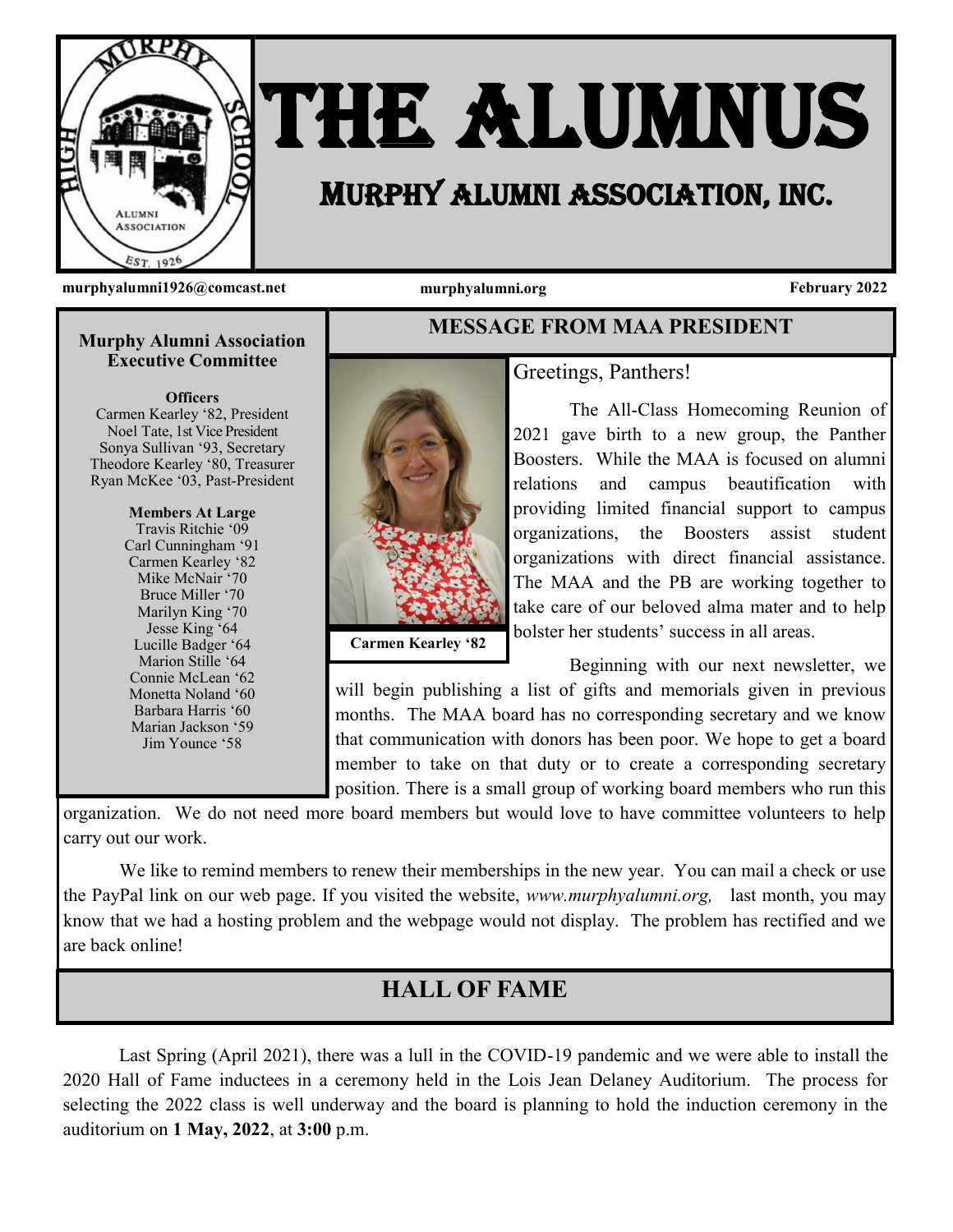#### **MEMORIAL BRICKS INSTALLED**

After a LONG wait, the backlog of memorial bricks was laid in the Alumni Garden on South Street last month. The fulfillment of the orders was delayed by numerous events following the Christmas Day tornado of 2012, most especially improvements to the campus drainage system that was finally completed in the summer of 2021.

The new bricks are in the south side walkway. The recent rains hopefully have settled them well into place and the mason will return to make any needed touch-ups.

Beginning this year, the MAA will order bricks at sixmonth intervals as long as the cumulative total number meets the minimum required by the manufacturer.

## **MUTT MITT DISPENSER & REFILLS**

The Mutt Mitt dispensers placed around campus have been popular with the neighbors who walk their dogs on campus outside school hours. One dispenser was so popular that someone took it home! Last month the board voted to replace the purloined dispenser, which was located at the gate to the band and soccer fields located on South Street. The board also approved a large order of refill bags. The neighbors go through a case of bags every 6 months. The students appreciate this service of the MAA as it makes their outdoor activities much more pleasant by keeping the grounds free of dog waste (or at least reduces the amount).

## **WALL PLAQUE DESIGN**

Alumni who want to give money to Murphy through the MAA can chose two funds, the Restoration Fund and the Tree Fund. A list of donors has been kept but the plaques that will recognize those donors have been in the design process for some time. Back in September, board member Sonya Sullivan agreed to head the committee to design the plaques and worked with fellow faculty member Elizabeth Van Antwerp, art teacher. The two designs were submitted last month and the Tree Fund design was accepted as is but the Restoration design was returned for reworking. Once the designs are finalized, we will submit them to our vendor for production. The completed plaques will be hung in an undetermined location in the school.



#### **Mobile native Neil Farrell Jr. returns home for the Reese's Senior Bowl**

Murphy High School is a 7A school in Mobile, Alabama. For former **LSU Tiger**, **Neil Farrell Jr**., it's a place that he calls home. The former defensive lineman was invited to be a part of the Reese's Senior Bowl which takes place in his hometown. Farrell was expectedly excited to be able to come home and play in front of family and friends once again.

Murphy High School had a pep rally Friday morning for "Neil Farrell Day" to celebrate all of his accomplishments. The Reese's Senior Bowl will be held on Saturday, February 5th at 1:30 p.m. CT. The game will be televised on the NFL Network.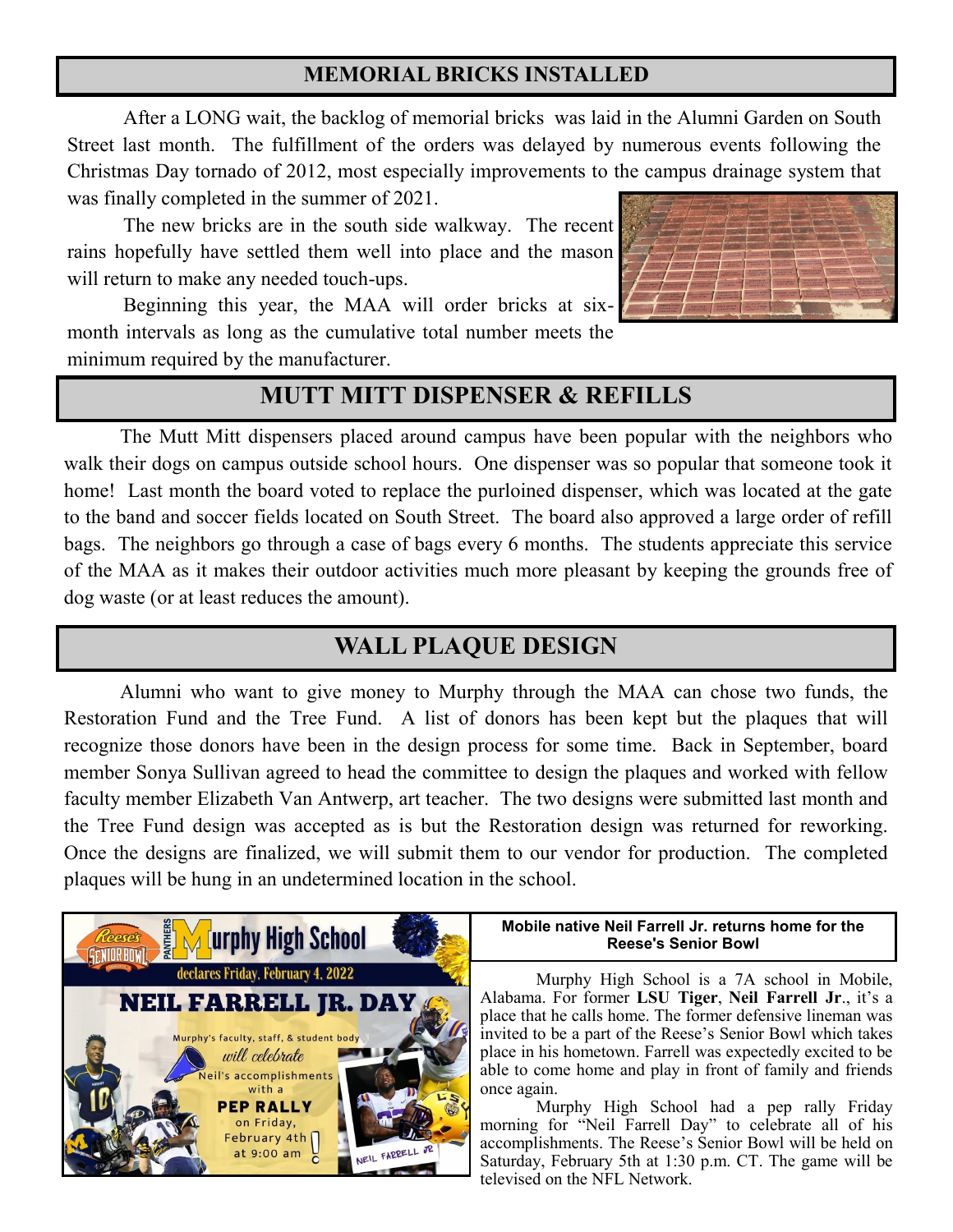

The MAA has gotten some requests for information about what is happening at school. Our  $2^{nd}$  VP Noel Tate fulfills the role of school liaison and he has gathered some news from the faculty about goings on at 100 S. Carlen Street. Noel teaches 11th and 12th grade English.

The students enrolled in the University of Alabama Early College program had a cumulative 3.6 GPA for the Fall 2021 semester. For those unfamiliar with the UA Early College program, qualifying Murphy



students can take University of Alabama freshman-level classes tuition free and earn up to 26 hours. The program is housed in the former Foreign Language Building and facilitated by IB Rebecca Mullins Lauren Rodgers Coordinator Rebecca Mullins and Academy Specialist Lauren Rodgers.



Band director Alex White announced that the marching band will be performing in two Mardi Gras parades: Polka Dots - February 17 and Mystic Stripers - February 24. Please check out the band website, murphyhsband.com





Two Murphy students will be recognized for their essays in the Laws of Life Essay Competition sponsored by the Better Business Bureau Serving Central and South Alabama, according to IB Coordinator Rebecca Mullins. They are **Jordan Hobbs** and **Joshua Scott**. The awards breakfast is in February at the Mobile Country Club. The number of entrants from Murphy earned the school the school recognition cash award.



Track and Field coach Brandon Oliver reported that the class of 1988 "graciously donated enough funds to purchase 20 brand new custom hurdles for our track teams. They also bought a new bottle filling station to replace the water fountain in the boys' gym hallway near the track. We are super excited and very blessed to have such amazing, thoughtful and caring alumni!"

Brandon Oliver

**SIGNING DAY-FOOTBALL** Jmani Johnson- Coffeyville Community College (Kansas) Jazerian Hardy- Maryville Rashad Mcquirter- Atlanta Techincal Junior College Joshua Reynolds- South Alabama (PWO)

**Teacher of the Year**  is Wilson McAll. He teaches zoology, biology, chemistry and physics.